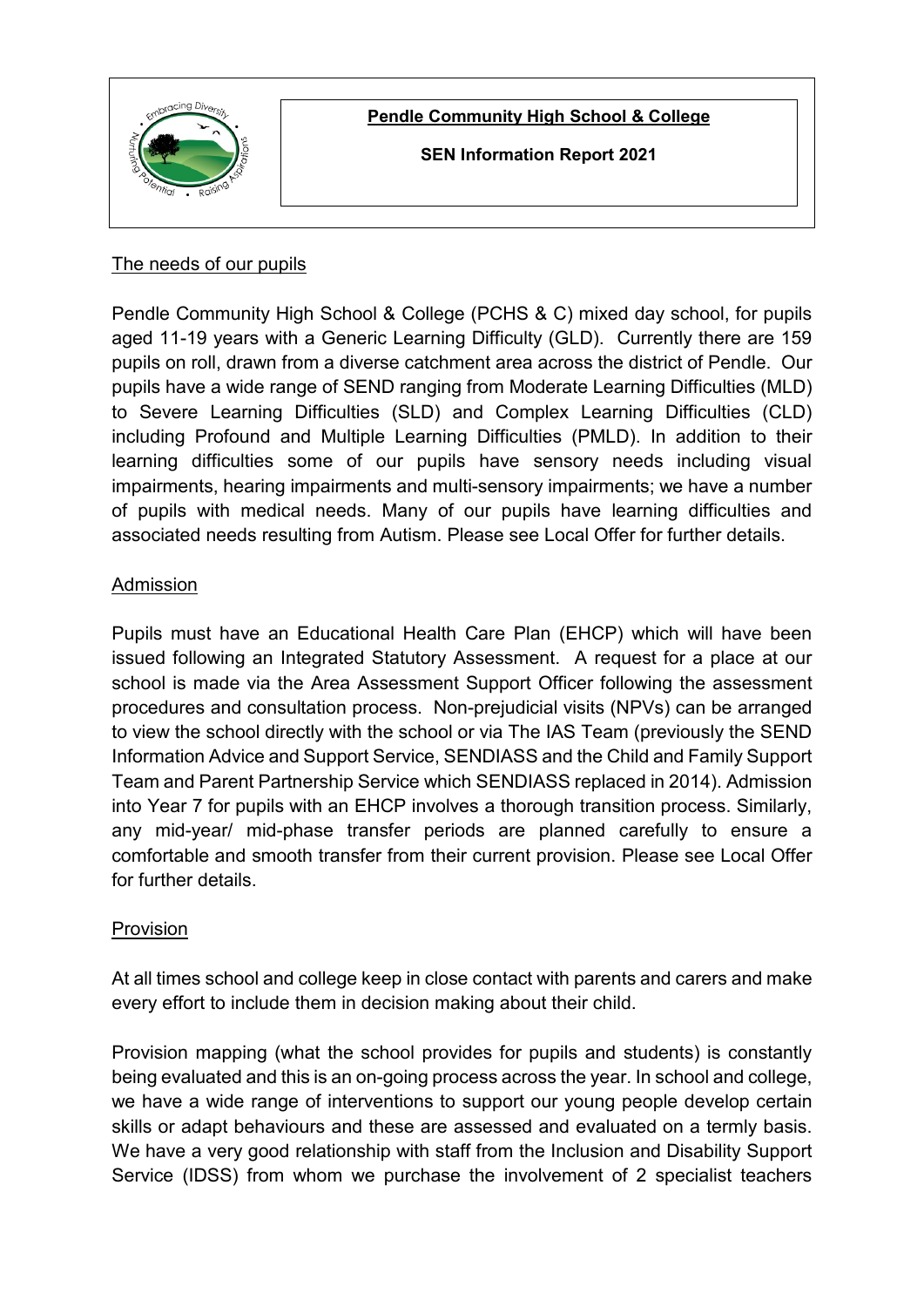(Hearing Impairment/Visual Impairment) and we buy in the services of a Multi-Sensory Impairment Specialist to support and develop the provision for these pupils.

All pupil progress is tracked against a set of skills/knowledge based targets for all subject areas. All outcome data expectations are derived from the original Progression Guidance.

As there is no clear national or local comparison of special school data currently available yet, we work very closely with other GLD Secondary Special Schools and moderate our judgements together. We also work closely to ensure the data we collect can be compared and contrasted with a view to always developing and enhancing the teaching and learning for all pupils regardless of ability, disability, gender, ethnicity or socio-economic background.

The progress of all pupils (including individual targets) is monitored regularly, which subsequently informs targeted intervention groups. Students requiring Intervention Plans/Positive Handling Plans are considered as the need arises (on an ongoing basis). All individual plans, programmes and strategies are discussed and agreed with parents.

The level of a pupil's need, as defined through the Local Authority Banding mechanism, determines the additional funding received by the school. The school 'Provision Map' (i.e. the graduated response matched to need) then matches the necessary levels of support to classes, groups or individual pupils. This ensures individual students access to an appropriate curriculum offer. If banding is ever considered not to effectively reflect a student's needs this would be challenged through the Annual Review process.

Our provision is ultimately evaluated through its impact upon the teaching and learning of pupils and students and associated outcomes. Annually updating the School Evaluation Framework informs overall progress made, and assists the Senior Leadership Team and Governors to re-evaluate our strategic direction and associated developments across school and college. This in turn informs the writing of our School Improvement Plan (undertaken in consultation with all staff and Governors), which details new priorities and associated actions to achieve these. We carefully map future need by working closely with our main feeder Primary School. Robust appraisal is undertaken with all teaching and non-teaching staff, which identifies training or professional development needs, linked to the School Improvement Plan.

## Learning Environment

Our school is a purpose built co-located High School which is fully accessible to wheelchair users, ambulant students and those who use a variety of mobility equipment. The campus provides disabled parking spaces closer to the reception area. The reception area benefits from door sensors to make the front of the building accessible with a lowered counter in reception for wheelchair access. Across campus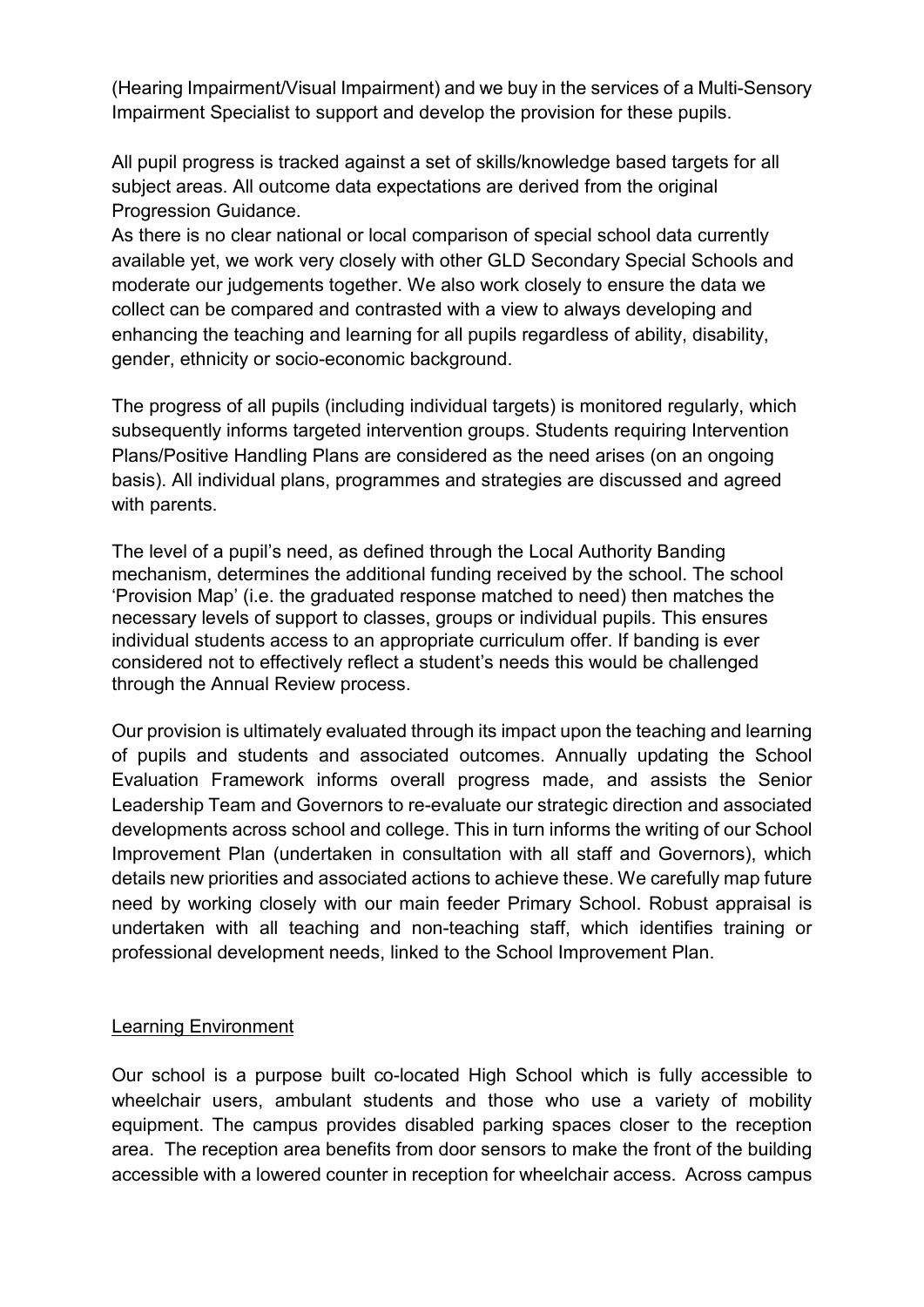there are several fully accessible hygiene suites with ceiling hoists, disabled toilets and shower toilets to ensure all pupils' personal hygiene needs are met with dignity. The school benefits from internal lifts for access to Pendle Vale teaching bases, for inclusion purposes and the refectory.

As a co-located campus, the safety of our pupils is of paramount importance. PCHS&C is only accessible with the use of a swipe card. This ensures the teaching areas are safe environments for our pupils to investigate with the appropriate amount of independence. Access to the outdoor environment is also swipe card protected. Some pupils have their own swipe card (with limited access) to allow them independent movement between bases on the campus.

All main teaching rooms have hoists, rise and fall tables and specialist seating as required by individual pupils. School liaises closely with physiotherapy and occupational therapy to ensure the provision of specialist resources to ensure full access to all teaching and learning opportunities. In addition, the auditory and visual environment is carefully monitored. Environmental audits for our visually impaired pupils are also regularly undertaken to promote independence within the environment. Lux levels are checked on a regular basis to ensure adequate lighting across school. Our visually impaired pupils benefit from staff trained in braille and moon. School has a Zyclem machine to enhance access to written text, including moon, to support those who have a degree of visual impairment.

The school provides a total communication environment which includes the use of pictures, symbols, braille, and moon and in some cases high tech communication aids. The school benefits from clear and prominent signage for visitors, parents and carers. The signage also promotes greater independence and skill development for pupils and students using their preferred mode of communication.

All curriculum areas are resourced to meet the needs of all pupils and specialist equipment has been purchased to support physical activities and therapies such as rebound therapy and sensory integration. The school has trikes to support the development of gross motor skills for some pupils and to meet the sensory needs of others.

PCHS&C uses a variety of ways to share information: school website, letters to parents, home school diaries, telephone calls, the Parent App and a closed, private Facebook group. For parents/carers whose first language is not English, the school will seek to provide an interpreter to attend meetings. School have a number of bilingual staff who can assist in making phone calls home. School aims to ensure all communications in written format are clear and concise but will inform parents/carers and family members verbally where appropriate.

The school has all required policies and guidance in place based on LCC model policies and guidance. These can be accessed via the website or requested from the school office.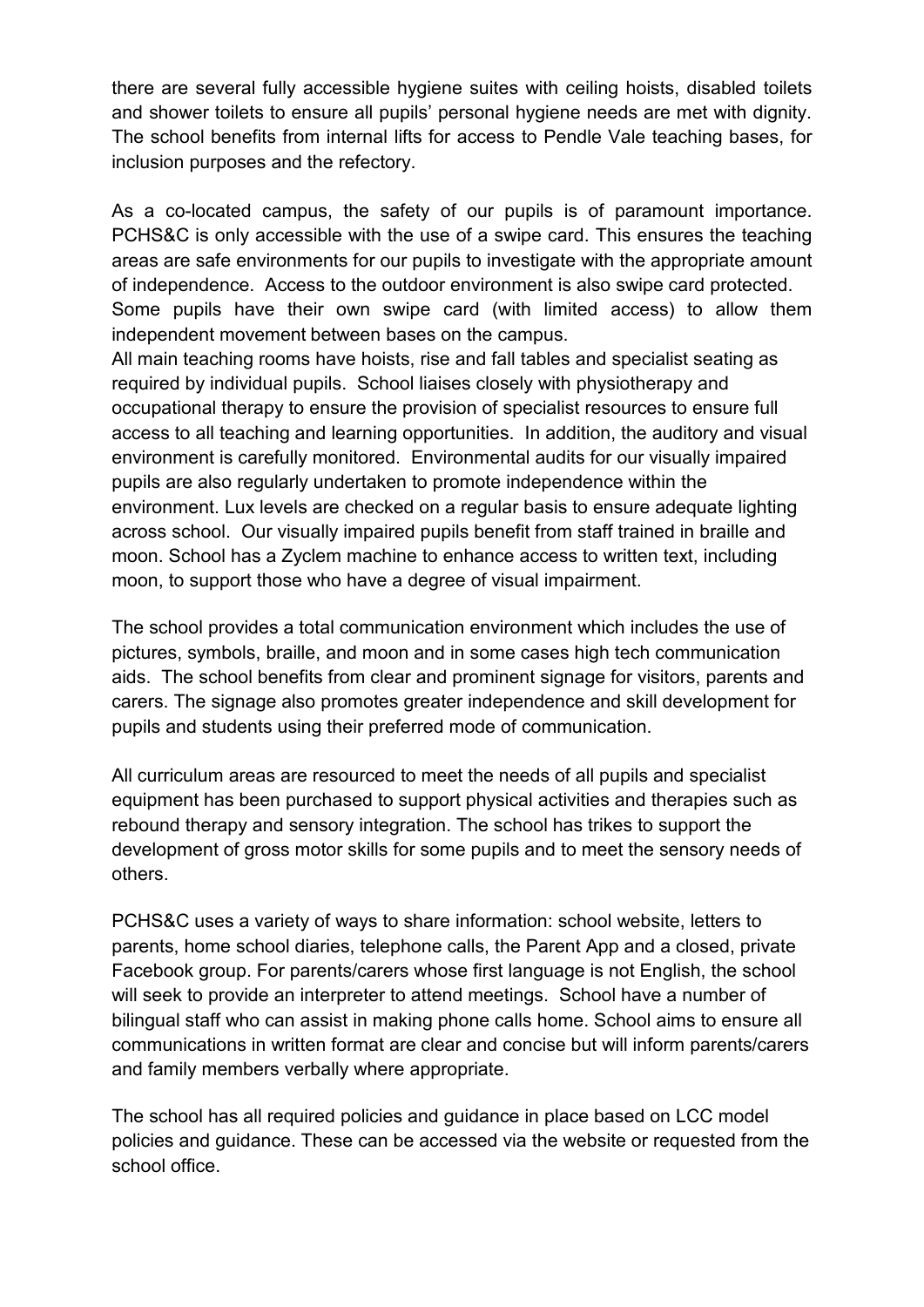The school website has been designed to maximise access for all. This includes the ability to enlarge font size and, in places, audio transcripts. The website also uses responsive technology to ensure accessibility from different devices.

All rooms are fully accessible as are the school grounds. The school benefits from ease of access between all external areas including sports pitches, multi-use games areas (MUGAS), cycle track and enclosed pond. For some of our pupils a specialist recreation area provides access to gross motor equipment and interactive resources.

### Inclusion

As a co-located campus we attempt to maximise, where appropriate, inclusion opportunities with Pendle Vale College and to ensure their pupils, where appropriate, can benefit from inclusion into our setting.

To ensure access to the community for all our young people we have four minibuses, which are fully accessible with tailgates.

#### Social Emotional and Mental Health Development

Positively supporting the emotional health and well-being of all members of Pendle Community High School & College (PCHS&C) is central to the philosophy and aims of the school. As a senior leadership team (SLT) we are committed to maintaining a happy, safe, positive and calm learning environment and culture of positive pupil behaviour

To promote positive emotional health and well-being to help pupils and staff to understand and express their feelings, build their confidence and emotional resilience and therefore their capacity to learn, accept change and move forward.

The culture and ethos of PCHS&C is positive, proactive in its approach and welcomes opportunities to promote emotional health and well-being through the formal and informal curriculum.

The social, emotional, mental health and general wellbeing of our pupils is monitored by all staff.

Everyone has their part to play at PCHS & C in promoting positive mental health and well-being within our community. There are particular staff who are well placed to provide support and guidance within their specific role and responsibilities. For our pupils, well-being, positive mental health and promoting the welfare of all our young people falls within our wider safeguarding culture and any issues of well-being or mental health should be initially discussed with the Designated Safeguarding Lead (DSL) Jenny Bayliss Deputy Headteacher or deputy DSL Alison McConville, Family Liaison Officer(FLO). Both staff are Mental Health First Aiders. J Bayliss is the PCHS and C **Senior Designated Mental Health Lead.** A number of staff are trained as mental Health Champions. As an SLT we consider the well-being of staff and pupils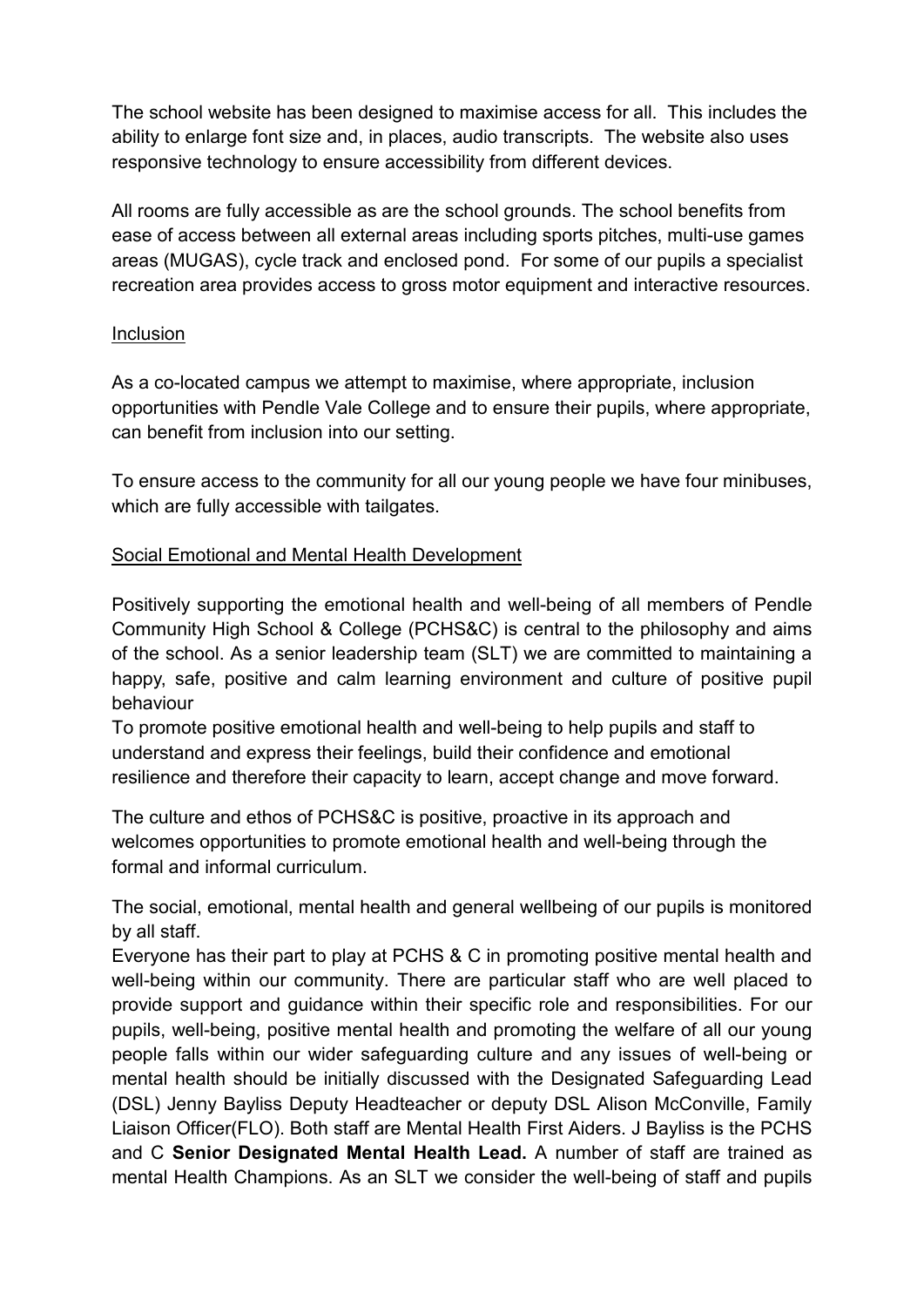at our weekly SLT meetings. Any staff member wishing to discuss issues concerning their positive mental health and well-being should approach a member of SLT. School works closely with ELCAS professionals and the Paediatric Learning Disability team. The school uses the THRIVE approach to further enhance our provision and approach to meet the emotional well - being and development of our pupils.

School has a comprehensive approach to the delivery of Personal, Social and Health Development and ensures that all vital life skills are covered at the appropriate time. Interventions with the School Nurse, Police and other support groups and charities are provided where necessary.

#### Expertise and the training of staff

Staff continuing professional development (CPD) is of high importance and we pride ourselves in being an active learning community. All new staff undergo comprehensive induction to ensure they are aware of the teaching and learning needs of our pupils. Regular, ongoing CPD is then undertaken as part of individual professional development and in line with the school improvement plan (SIP). All staff undergo regular training and professional development to continually enhance their skills and develop expertise in specific areas of the school SEN&D provision, for example, Rebound therapy, Hydrotherapy, AAC, VI/HI, medical training etc. Additionally, staff are actively encouraged to apply for research bursaries and/or undertake professional leadership qualifications to broaden their knowledge of learning. PCHS&C is an active member of the North West Schools Curriculum and Assessment and Pedagogy group (NWSCAP).

The Governing Body is keen to promote access to further and higher education for staff, and we currently employ teachers with a range of qualifications from Bachelor's Degrees to Master's Degrees in Education/PMLD. In addition, we support staff in gaining nationally recognised qualifications and have several staff who have achieved National Professional Qualification for Middle Leaders and/or National Professional Qualification for Headship.

## Equipment and facilities

All curriculum areas are resourced to meet the needs of all pupils; specialist equipment has been purchased to support physical activities and therapies such as Rebound Therapy, Sensory Integration, Listen and Move. The school has trikes and scooters (teenage and adult) to support the development of gross motor skills for some pupils and to meet the sensory needs of others.

The school benefits from ease of access between all external areas including sports pitches, multi-use games areas (MUGAS), cycle track and enclosed pond. For some of our pupils a specialist recreation area provides access to gross motor equipment and interactive resources.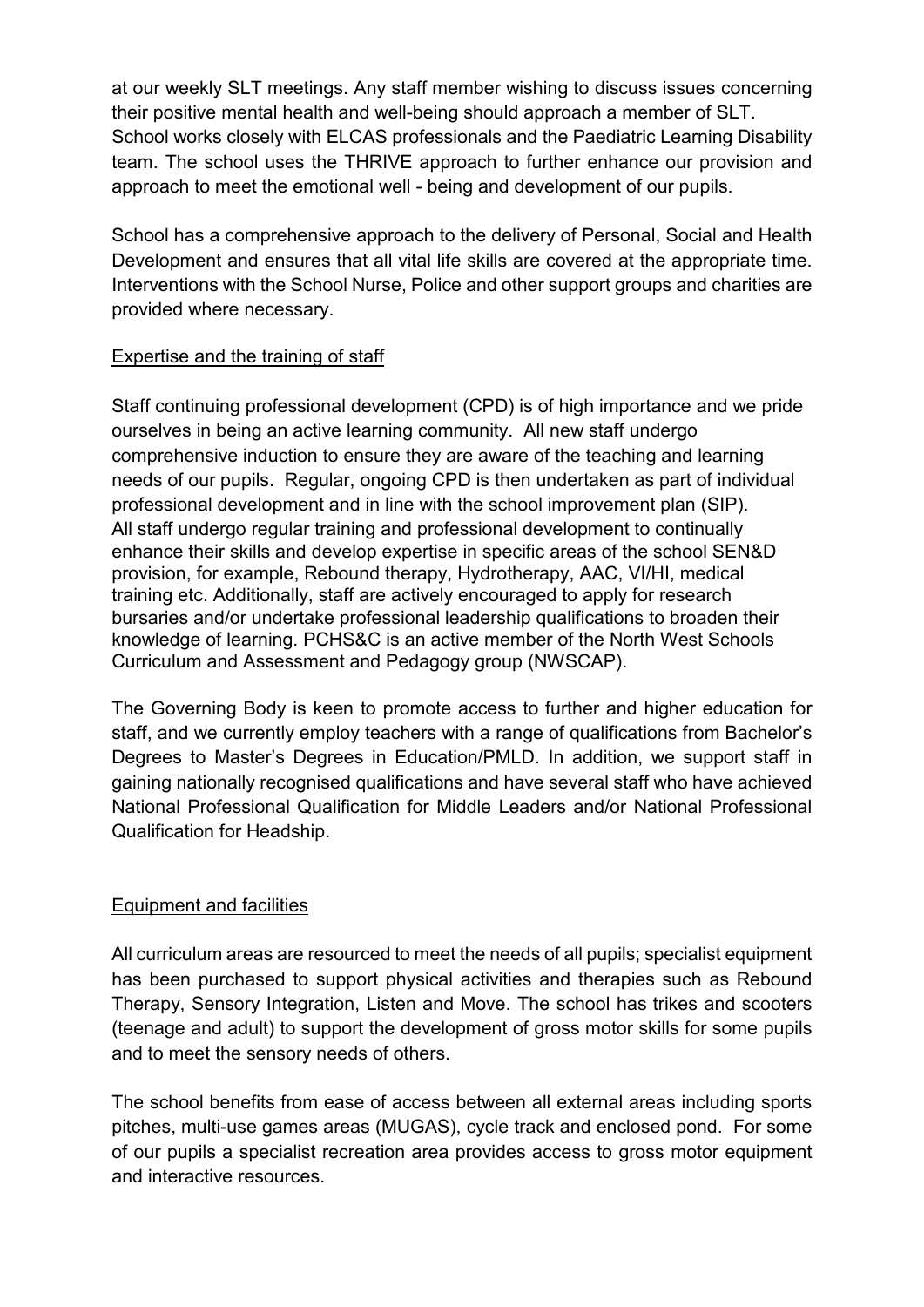#### Consulting with parents/ carers

Our school website provides parents/ carers with a full staffing structure and a point of initial contact with the school administration team.

All new families will have been encouraged to have a Non-Prejudicial Visit (NPV) to view the school in action and gain relevant information on how we would meet specific needs. Upon being offered a place an information pack is sent to parents/ carers with all relevant and up to date information on the school. All school events are notified to parents/ carers by letter and are available on the school website. We hold many events in school to provide help, guidance and support to parents/ carers and these will be highlighted where relevant.

Where necessary and beneficial, our pupils are provided with a home/school diary which can be used by both the class team and parents/ carers for written correspondence. This diary is used for day to day issues and comments. The class team check these diaries on arrival and will, if appropriate, make comments and pass on information at the end of the day.

As a school we aim to ensure we are available to discuss issues and concerns with parents and carers as and when needs arise, however if a named person is not available a message will be taken and responded to as soon as possible. Parents/ carers can make an appointment to see a member of staff if they feel a meeting is required. This will be diarised at a mutually convenient time. Whilst we operate an 'Open Door' policy, we do need to be mindful of the teaching and learning needs of our pupils. Should a parent or carer arrive unannounced, we will do our best to accommodate a meeting with the most appropriate member of staff available.

In keeping with the 2014 SEN Code of Practice, all pupils and students have an Annual Review meeting for Education Health and Care Plans (EHCPs) to which parents, carers and other professionals involved in their provision are invited. The school provides parents and carers with all advices prior to the review, in order that they have time to carefully consider these and their input at the review is maximised. The review summaries are very detailed and support the SEN office in making decisions on additional funding if necessary. All pupils contribute an advice to the review. In some cases, the 'advice' is completed by an advocate. Where appropriate, pupils attend their review and are provided with an opportunity to discuss the meeting both before and after the event. We provide bi-lingual support if this is requested.

We seek parent/carer views and feedback in a variety of ways. Our Parents' Evenings are well attended and we request all parent and carers to complete our satisfaction questionnaire. We seek parent/ carer views at Annual Review and when prospective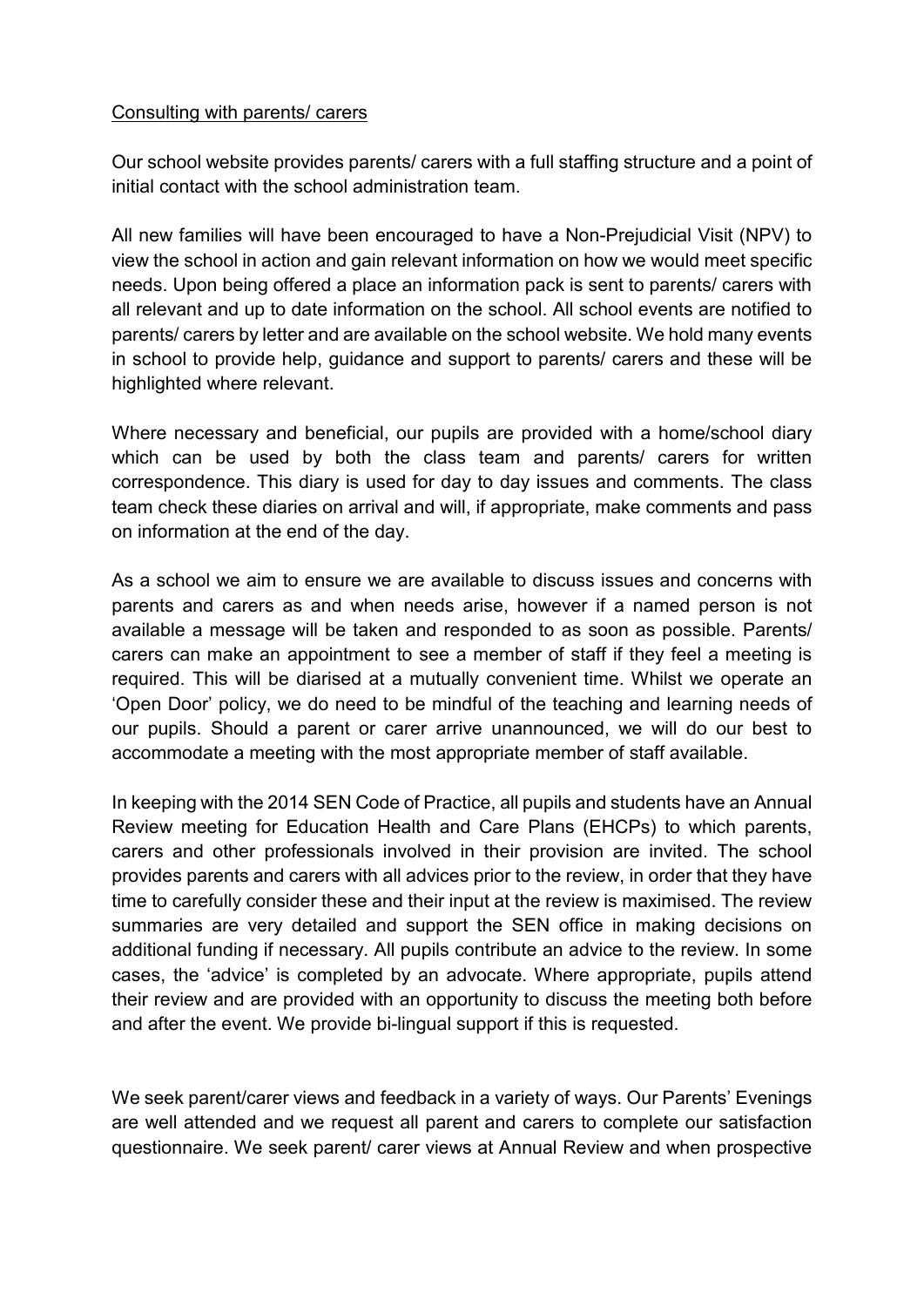parents/ carers take part in Non-Prejudicial Visits (NPV) our website signposts parents/ carers to OFSTED's Parent View.

Our Parents' Evenings provide parents with an opportunity to meet the class team, look at the work their child has been engaged in and meet with other key members of staff. We also ensure the school nurse, the transition team and the Family Liaison Officer are available to discuss issues and concerns as well as celebrate progress. At these events we also provide presentations on key transition procedures and invite local colleges and external services so parents are more aware of the provision available.

As a school and college we hold regular charity coffee mornings/afternoons where parents can attend and discuss issues pertaining to school/college.

## Working with others

In order to maximise the pupils' skills and access to the curriculum, teachers work closely with other professional bodies who either advise or work with pupils on an individual basis for short blocks of therapy. Teachers then follow programmes as advised by the therapist. Within school we work with physiotherapists, occupational therapists, and speech & language therapists.

The school works very closely with all other partners and professionals from across all agencies linked to Special Educational Needs and Disabilities (SEND) and the wider community in order to support certain vulnerable groups or individuals. School has close links with the Police, East Lancashire Child and Adolescent Service (formerly known as CAMHS), the Paediatric Learning Disability Nursing Team, the Special Needs School Nursing Service, the Transition team, Children and Adult Social Care and voluntary services (e.g. Victim Support, Pendle Domestic Violence Initiative).

Specialist teachers are also available to discuss specific issues around Visual Impairments, Hearing Impairments and Multi-Sensory Impairments. Drop-ins and, in some specific cases, home visits can be made. School offers bi-lingual support where necessary.

Careers Information and Guidance (CIAG) is provided in school in line with guidance and school have a named member of staff who co-ordinates this aspect of the curriculum, working closely with our college to ensure appropriate transition pathways.

The Transition Team will work closely with students with more complex SEND at 14+. All students have a Transition Plan written at their Year 9 review and this details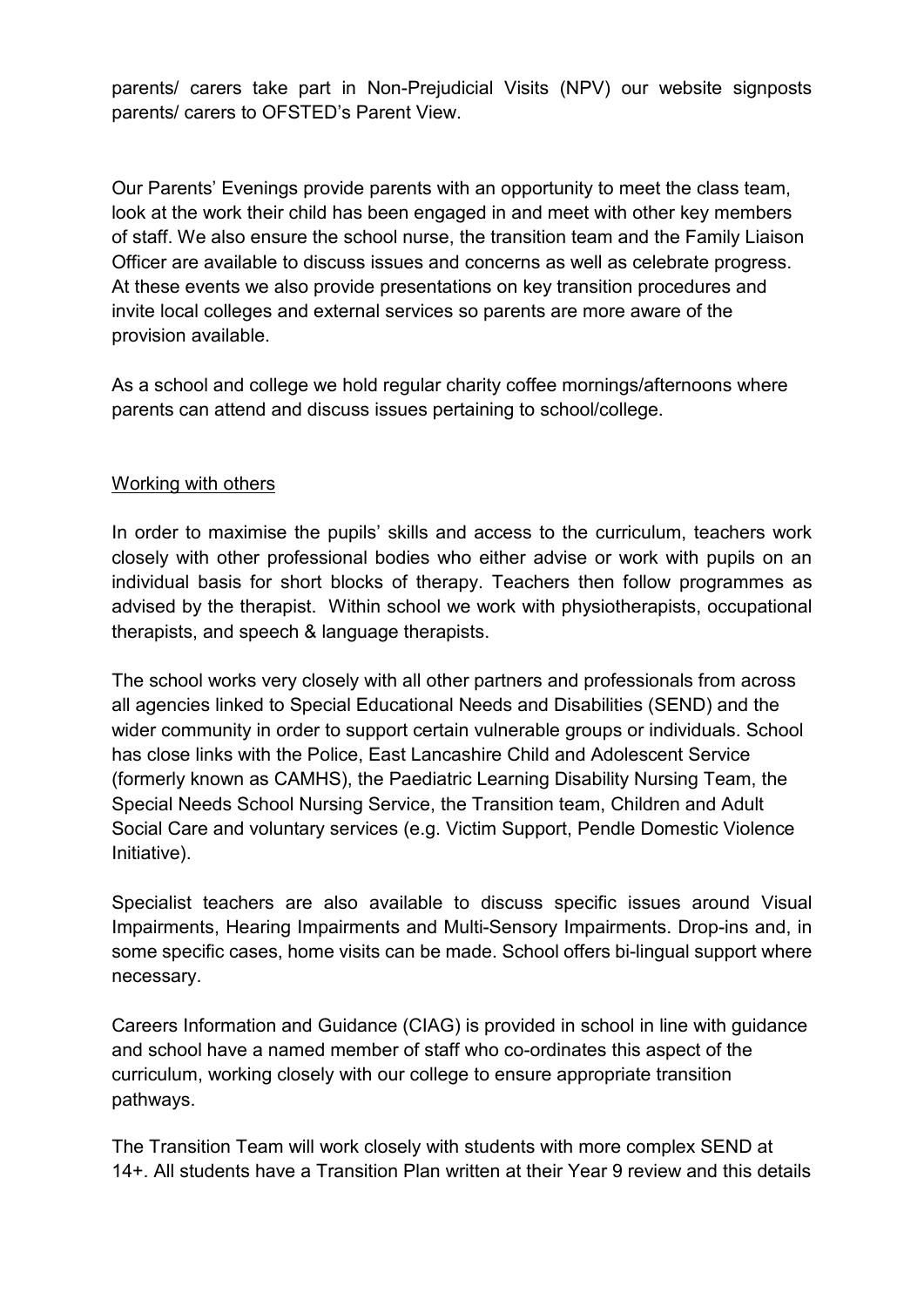support and strategies that will be put in place to provide family and the young person with the skills and abilities to make informed choices at 16 and beyond. This document is reviewed annually.

The Local Authority (LA) determines whether a young person is entitled to transport to and from school via their Transport Policy. As a school we believe in maximising independence wherever possible and if it is envisaged a young person will have the capability to travel independently, a carefully planned programme will be put in place in negotiation with parents/ carers.

The Special Educational Needs and Disability Coordinator (SENDCO) and Headteacher within school have the knowledge and skills to discuss SEND with parents and carers and can advise on issues as they arise. If staff feel further specialised advice is required, then they will signpost parents and support in the process of referral.

We offer specialist outreach support to local mainstream schools for example autism strategies, behaviour support and trauma informed approaches.

## Consulting with young people

Our pupils and students have the opportunity to put their views forward using different mediums depending upon their learning needs and preferred communication styles. We have two councils, a School Council and a College Council with pupils being elected by pupil vote. Both councils have a visible profile and meet on a regular basis and their discussions are facilitated by a regular member of staff. Council representatives are included in key decision making e.g. reward systems linked to the Positive relationships, behaviour and SEMH policy, and are actively involved in recruitment processes of some teaching and non-teaching staff.

All pupils have the opportunity to express their views at Annual Review and we encourage pupils to advocate for one another wherever possible.

Our Key Stage 4 pupils are provided with training to become wheelchair buddies and this provides them with a great sense of pride and responsibility as well as creating an inclusive and empathetic community. Year 11 students are promoted to Prefects and take on a wide range of jobs across school where appropriate. Year 11 students are also provided with passes to allow freedom of movement across the campus. Our College students take on a wider role where appropriate, such as supporting school pupils at lunch time clubs.